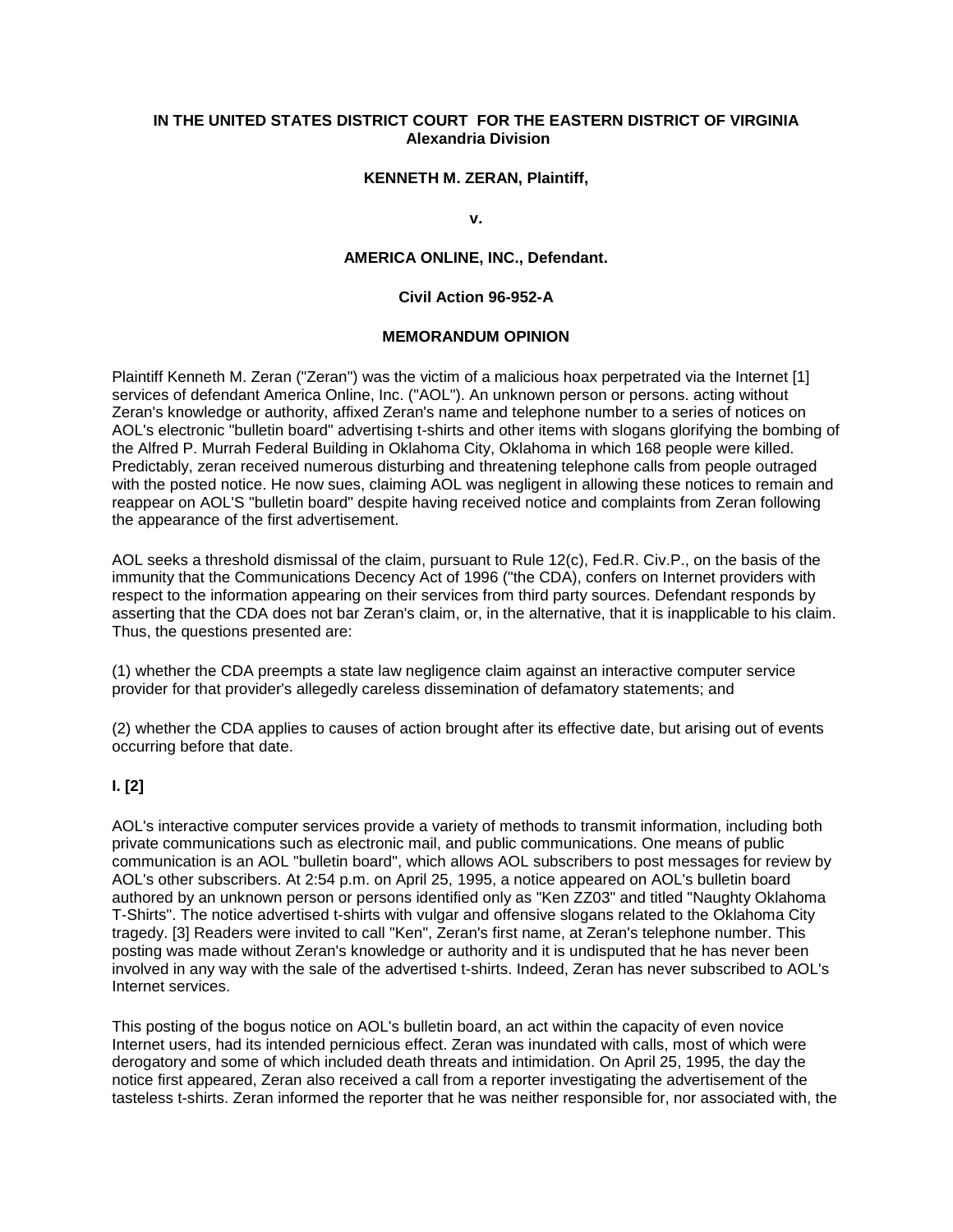advertisement, and that he planned to contact AOL to demand prompt removal of the notice and a retraction. Zeran did precisely this that same day, and an AOL representative assured him that the offending notice would be removed. As a matter of policy, however, AOL declined to post a retraction on its network. To his dismay, Zeran continued to be inundated with offensive and threatening telephone calls. Unable to suspend or change his telephone number due to business necessity, [4] Zeran was forced to tolerate the harassment and threats occasioned by the hoax.

It appears that while the first notice was deleted from AOL by April 26, 1995, a new notice appeared on the network that same date under a slightly modified identifier of "Ken ZZ033". This second notice declared that some t-shirts from the prior day's notice had "SOLD OUT", and announced that several new slogans were now available. [5] The second notice also announced that one dollar from every sale would be donated to the victims of the bombing. And, as with the first notice, this notice ended by listing Zeran's first name and telephone number.

Zeran learned of the second notice when he received a telephone call on April 26, 1995, from a reporter who faxed him a printed copy of the April 26, AOL posting. Again the barrage of threatening and angry phone calls began. And Zeran once again called AOL to demand that AOL delete the notice and take steps to block further bogus messages using his name and phone number. In response, an AOL operator advised him that steps were being taken to delete the notice and terminate the account that was posting the notices. The operator also suggested to Zeran that he call the police and report this incident. Zeran accepted this suggestion and called the FBI in Seattle to report the situation. Despite AOL's assurance that the notice would be promptly deleted, various similarly offensive notices continued to appear through May 1, 1995. These notices, like those posted earlier, purported to be authored by "Ken Z033" and advertised offensive Oklahoma City bombing paraphernalia, including bumper stickers, key chains and tshirts, and even computer software and hardware packages.

Zeran claims that in the final days of April he received a flood of abusive telephone calls, one approximately every two minutes. To make matters worse, a copy of the April 25 notice was brought to the attention of Mark Shannon, a broadcaster at radio station KRXO in Oklahoma City. On May 1, 1995, Shannon read the slogans from the notice on the air, and encouraged listeners to call "Ken" at Zeran's telephone number to register their disgust and disapproval. This predictably resulted in yet another cascade of threatening, intimidating, and angry telephone calls to Zeran. So threatening and abusive were some callers that local police kept Zeran's house under protective surveillance. Although an Oklahoma City newspaper ran a story exposing the t-shirt advertisements as a hoax and the radio station broadcast an apology, [6] this brought Zeran little relief. He received some apologies and offers of assistance from earlier callers, but the deluge of threatening and abusive telephone calls persisted. Not until May 15, 1995, did the threatening and abusive telephone calls subside to approximately fifteen per day.

Zeran filed suit on January 4, 1996, against radio station KRXO in the United States District Court for the Western District of Oklahoma. In April 1996, he filed this separate action against AOL in the same court, alleging that AOL was negligent in failing to respond adequately to the bogus notices on its bulletin board after being made aware of their malicious and fraudulent nature. In response, AOL filed a motion to dismiss for failure to state a claim, pursuant to Rule 12(b)(6), Fed.R.Civ.P., or, in the alternatlve, to transfer the action, pursuant to 28 U.S.C. §1404(a), from Oklahoma to this district, where AOL maintains its headquarters. By Order dated Ootober 16, 1996, the United States District Court for the Western District of Oklahoma granted the motion to transfer, but deferred the motion to dismiss, stating that the issue of whether the complaint states a claim should be resolved by the transferee forum." On December 13, 1996, AOL answered Zeran's complaint, and now withdraws its motion to dismiss in favor of the instant motion for judgment on the pleadings, pursuant to Rule 12(c), Fed.R.Civ.P.

**II.**

Judgment on the pleadings, pursuant to Rule 12(c), Fed.R.Civ.P. authorizes resolution of a matter where no genuine issues of material fact remain and the moving party is entitled to judgment as a matter of law.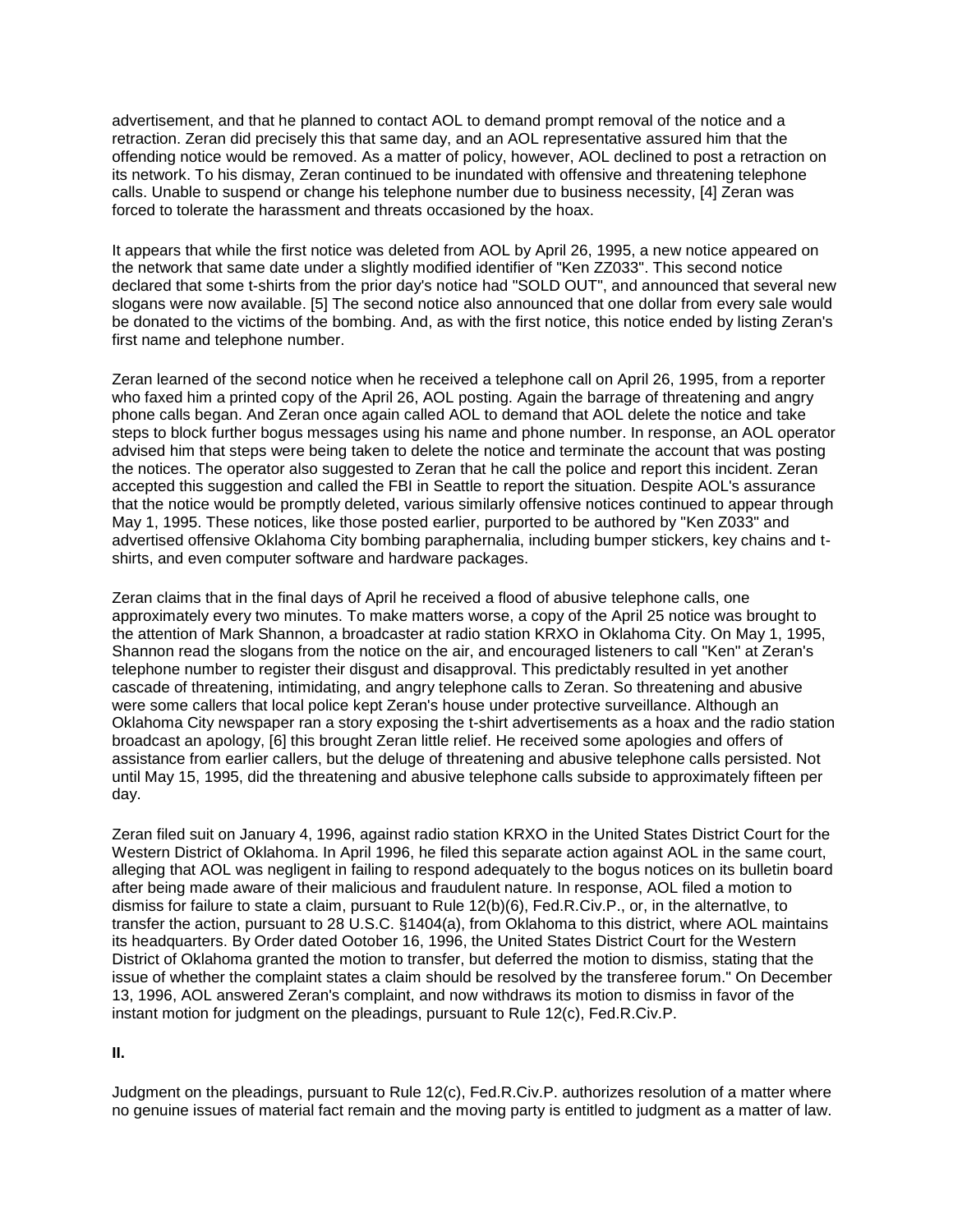See Republic Ins. Co. v. Culbertson, 717 F.Supp. 415, 418 (E.D. Va. 1989). In evaluating a Rule 12(c) motion, the pleadings, are viewed in the light most favorable to the non-moving party, and all reasonable inferences are drawn in favor of that party. Madonna v. Untied States, 878 F.2d 62, 65 (2nd Cir. 1989); see also Bruce v. Riddle, 631 F.2d 272, 274 (4th Cir. 1980). A rule 12(c) dismissal is warranted where the pleadings, construed favorably to the non-movant, make clear that a "plaintiff could prove no set of facts in support of his claim which would entitled him to relief." Bruce, 631 F.2d at 274. Thus, AOL contends that even assuming the truth of Zeran's pleadings and viewing those pleadings in the light most favorable to him, Zeran cannot recover from AOL.

## **III.**

Zeran sues AOL for negligence, under the theory that distributors of information are liable for the distribution of material which they knew or should have known was of a defamatory character. See Cubby, Inc. v. Compuserve Inc., 776 F.Supp. 135, 141 (S.D.N.Y. 1991) (holding that defendant could not be liable for distributing defamatory statements unless it knew or had reason to know of statements). [7] AOL does not contend for the purposes of this motion that Zeran has to alleged the elements of distributor liability. Instead, AOL contends that this state tort action is preempted by the enactment of the CDA.

The CDA was signed into law and became effective on February 8, 1996. Section 230 of the CDA, titled "Protection for private blocking and screening of offensive material", represents an initial federal effort to define the appropriate scope of federal regulation of the Internet. See 47 U.S.C. §230. [8] The CDA does not provide a statutory basis for Zeran's claim, nor does Zeran rely on it for that purpose. Zeran's alleged cause of action is pursuant to a duty he claims state law imposes on distributors to refrain from distributing material they knew or should have known was defamatory. Thus, the question presented is whether the CDA preempts any state common law cause of action Zeran may have against AOL resulting from its role in the malicious hoax perpetrated via AOL's electronic bulletin board.

The preemption of state law causes of action is mandated, in certain circumstances, by the Supremacy Clause of the Untied States Constitution, which directs that "the Laws of the United States ... shall be the supreme Law of the Land; and the Judges in every State shall be bound thereby, any Thing in the Constitution of Laws of any State to the Contrary notwithstanding." U.S. Const. art. VI §2; see also McCulloch v. Maryland, 17 U.S. (4 Wheat.) 316, 427 (1819). Preemption analysis under the Supremacy Clause properly begins with "the basic assumption that Congress did not intend to displace state law." Maryland v. Louisiana, 451 U.S. 725, 746 (1981). With this caveat in mind, there are two circumstances in which preemption of a state law cause of action is appropriate, namely, (i) where Congress specifically intends to displace state law in a particular field, and (ii) where state law directly conflicts with federal law. [9]

# **A.**

The Supreme Court has observed that "preemption fundamentally is a question of congressional intent." English v. General Elec. Co., 496 U.S. 72, 78-79 (1990) (citing Schneidewind v. ANR Pipeline Co., 485 U.S. 293, 299 (1988)). Congress' intent to preempt a particular field can be expressed or implied. Express preemption occurs where Congress "defines explicitly the extent to which its enactments preempt state law", English, 496 U.S. at 78, whereas intent to preempt is implied where a scheme of federal regulation is so pervasive that it leaves no room within which a state may act. See Rice v. Santa Fe Elevator Corp., 331 U.S. 218, 230 (1947); Feikema v. Texaco, Inc., 16 F.3d 1408, 1412 (4th Cir. 1994). [10]

The focus of the inquiry for express preemption is the statutory language. [11] A familiar example of statutory language reflecting Congress' preemption intention can be found in §514(a) of the Employee Retirement Income Security Act ("ERISA"), which provides, in relevant part, that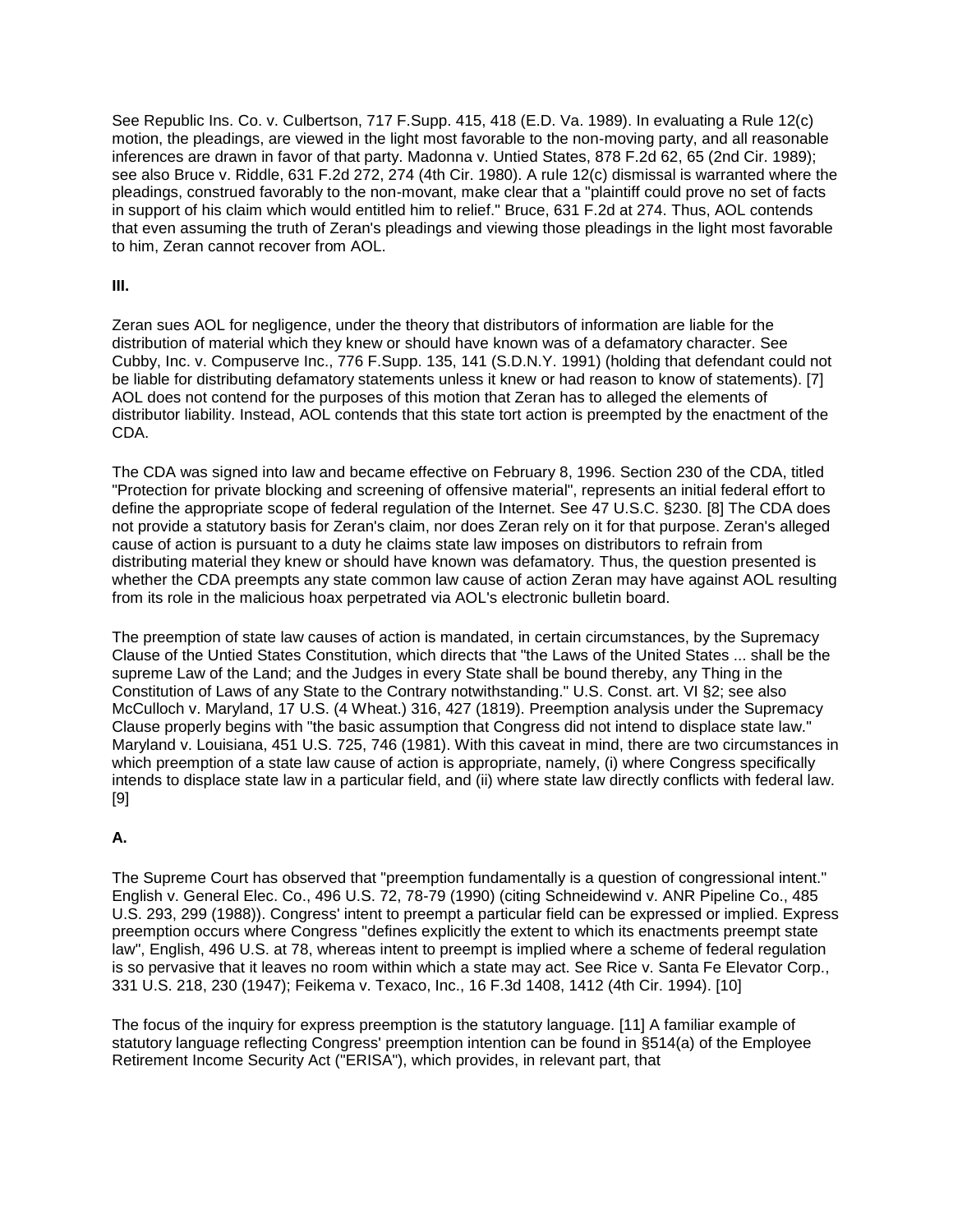provisions of this subchapter and subchapter III of this chapter shall supersede any and all State laws insofar as they may now or hereafter relate to any employee benefit plan described in section 1003(a) of this title and not exempt under section 1003(b) of this title.

29 U.S.C. §1144(a). The ERISA statute further directs that "State law" superseded by ERISA pursuant to §514(a) includes "all laws, decision, rules, regulations, or other State action having the effect of law, of any state." 29 U.S.C. §1144(c)(1). And finally, the ERISA statute explicitly exempts certain state laws from preemption, including state laws regulating insurance, banking, or securities, and state criminal laws. Shaw v. Delta Air Lines, Inc., 463 U.S. 85, 91 (1983) (citing 29 U.S.C. §1144(b)). Thus, ERISA explicitly defines the extent to which Congress intended federal preemption of state law. [12]

The CDA, in sharp contrast to ERISA and other similar provisions, contains no explicit expression of congressional intent with respect to the scope of preemption. Section 230 of the CDA section addresses the provision's effect on state law, providing that:

Nothing in this section shall be construed to prevent any State from enforcing any State law that is consistent with this section. No cause of action may be brought and no liability may be imposed under any State or local law that is inconsistent with this section.

47 U.S.C. §230(d)(3). This provision does not reflect congressional intent to preempt state law remedies for defamatory material on an interactive computer service. To the contrary, §230(d)(3) reflects Congress' clear and unambiguous intent to retain state law remedies except in the event of a conflict between those remedies and the CDA.

This conclusion is supported by the second prong of the intentional preemption inquiry, namely the search for implied preemption. Congressional intent to occupy a field exclusively, and thereby preempt state law, can be implied where Congress has regulated "so pervasively in the field as not to leave any room within which a state may act." Feikem, 16 F.3d at 1412. In other words, where the dominance of federal intervention in a field is such that any state law addressing the field would duplicate or be in direct conflict with federal law, Congress' is held to have intended to preempt the field. As a threshold matter, it is worth noting that where, as here, Congress' is held to have intended to preempt the field. As a threshold matter, it is worth noting that where, as here, Congress has clearly expressed an intent not to preempt the field, the Congressional intent inquiry should ordinarily end. In other words, implied preemption through pervasive occupation of a field is merely a means of determining congressional intent with respect to pre-emption, an exercise unnecessary where, as here, that intent is otherwise clearly expressed. [13] But, nonetheless, that exercise points to the same result.

The purposes and objectives of the CDA support the conclusion that Congress did not intend to occupy the field of liability for providers of online interactive computer services to the exclusion of state law. Section 230's language and legislative history of reflect that Congress' purpose in enacting that section was not to preclude any state regulation of the Internet, [14] but rather to eliminate obstacles to the private development of blocking and filtering technologies capable of restricting inappropriate online content. [15] This purpose belies any congressional intent to bring about, through the CDA, exclusive federal regulation of the Internet. Accordingly, the CDA reflects no congressional intent, express or implied, to preempt all state law causes of action concerning interactive computer services.

# **B.**

Yet, even where Congress does not intend to occupy a field exclusively, the Supremacy Clause commands preemption of state laws to the extent that such laws directly conflict with federal law. [16] Direct conflicts requiring preemption exist:

(1) where it is impossible for a private party to comply with both federal and state law, see, e.g, Florida Lime and Avocado Growers, Inc. v. Paul, 373 U.S. 132, 142-43 (1963);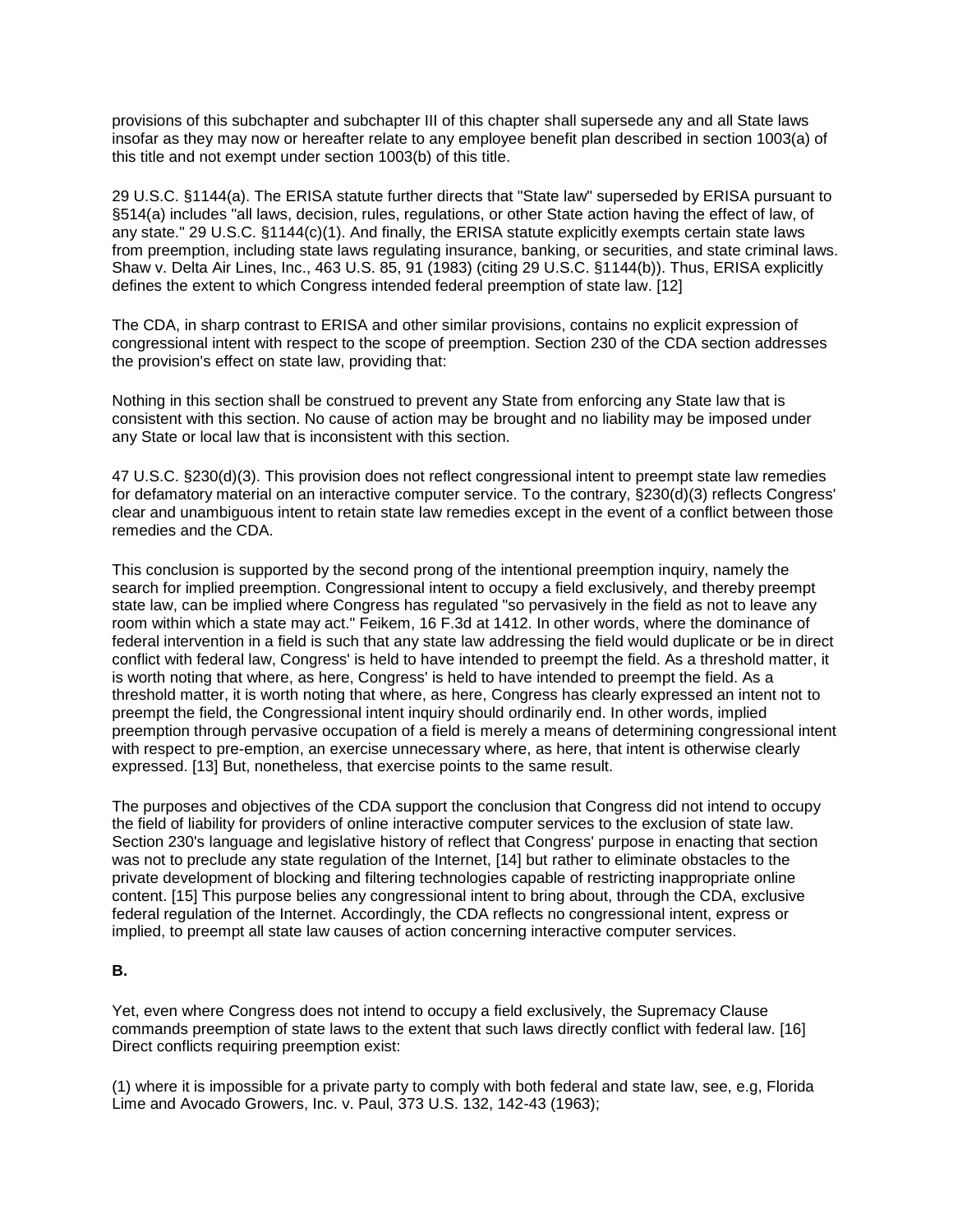(2) where state law conflicts with the express language of the federal statute, see, e.g., Mobil Oil v. Virginia Gasoline Marketers, 34 F.3d 220, 226 (4th Cir. 1994), cert. denied, 115 S. Ct. 1097 (1995) ("Federal law may preclude state law that is inconsistent with ... the federal law."); and

(3) where state law "`stands as an obstacle to the accomplishment and execution of the full purposes and objectives of Congress.'" English, 496 U.S. at 79 (quoting Hines v. Davidowitz, 312 U.S. 52, 67 (1941)).

These theories of direct conflict preemption will be addressed in turn.

### **1. Impossibility of Compliance with State and Federal Law**

The first type of direct conflict arises where compliance with both federal and state regulations is "a physical impossibility." Florida Lime and Avocado Growers, Inc. v. Paul, 373 U.S. 132, 142-43 (1963) (explaining that a federal law prohibiting the sale of avocados with an oil content over 7% would preempt a state law prohibiting the sale of avocados with an oil content under 8% because compliance with both requirements would be impossible). This is not such a case; this is not a case where a party is subjected to contradictory federal and state duties, as in the hypothetical discussed in Florida Lime. Nothing in the CDA imposes a duty on AOL that would conflict with a state law duty to avoid negligent distribution of defamatory material. Put another way, an interactive computer service provider, like AOL, can comply with the CDA even if it is subjected to state liability for negligent distribution of defamatory material.

## **2. Conflict with the Language of the CDA**

Preemption is also required where state law conflicts with the express language of a federal statute. In this case, Zeran seeks to hold AOL liable for its alleged negligence in allowing the bogus notices to remain and reappear after learning of their fraudulent nature from Zeran. This theory of liability derives chiefly from Cubby, a case decided over four years before the passage of the CDA. Cubby, 776 F.Supp. at 135. In Cubby, the district court concluded that the defendant interactive computer service, CompuServe, was a distributor for the purposes of defamation liability, and thus was liable only if it "knew or had reason to know of the alleged defamatory ... statements." Id. at 141. This "reason to know" standard is consistent with the standard of liability for entities such as news vendors, book stores, and libraries who, while not charged with a duty to review the materials they distribute, are liable if they distribute materials they knew or have reason to know contain defamatory statements. [17] Thus, Zeran contends that on learning of the fake notice on the AOL bulletin board advertising the tasteless T-shirts, AOL had a duty to take reasonable steps to prevent the distribution of this posting. Zeran further contends that the scope of this reasonable duty, and whether AOL complied with it, are questions for a jury.

AOL responds by contending that a state cause of action for distributor liability is preempted because it directly conflicts with the language of §230 of the CDA. Specifically, AOL points to §230(c)(1), which states that

[no] provider or user of an interactive computer service shall be treated as the publisher or speaker of any information provided by another information content provider.

Zeran does not contest that AOL is an interactive computer service as defined by the CDA and it is clear that AOL meets the statutory definition of such a service. [18] Nor does Zeran claim that the bogus notices were anything but "information provided by another information content provider." Thus, the preemption issue reduces to the question whether a state cause of action for negligent distribution of defamatory material directly conflicts with the CDA's prohibition against treating an Internet provider as a "publisher or speaker". Put another way, the question is whether imposing common law distributor liability on AOL amounts to treating it as a publisher or speaker. If so, the state claim is preempted.

The key to answering this question lies in understanding the true nature of so-called distributor liability and its relationship to publisher liability. At the heart of Zeran's argument is the premise that distributor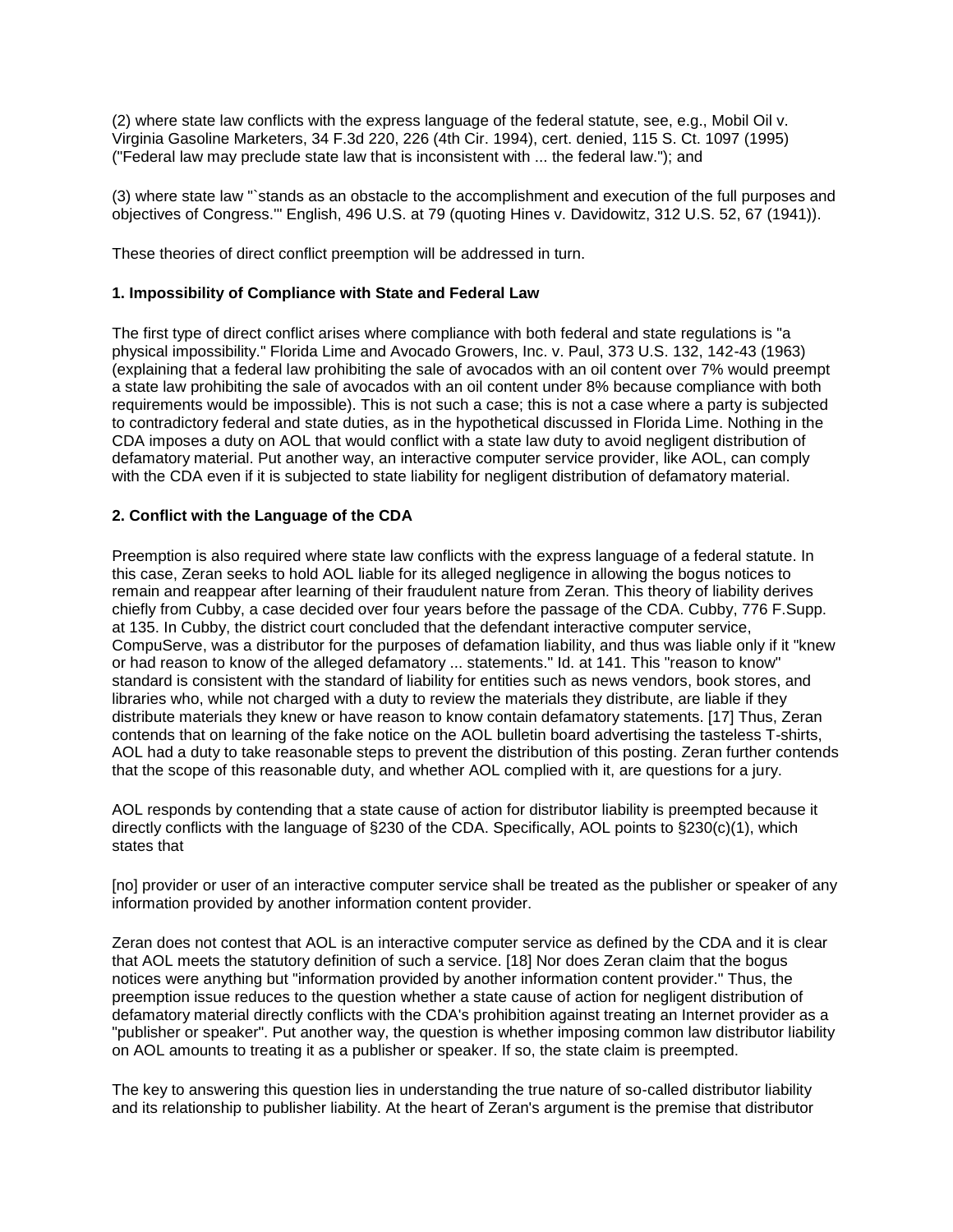liability is a common law tort concept different from, and unrelated to, publisher liability. This is not so; distributor liability, or more precisely, liability for knowingly or negligently distributing defamatory material, is merely a species or type of liability for publishing defamatory material. [19] This relationship is apparent from the Restatement (Second) of Tort §577 definition of "publication" of defamatory material, which states,

(1) Publication of defamatory matter is its communication intentionally or by a negligent act to one other than the person defamed.

(2) One who intentionally and unreasonably fails to remove defamatory matter that he knows to be exhibited on land or chattels in his possession or under his control is subject to liability for its continued publication.

Thus, a publisher is not merely one who intentionally communicates defamatory information. Instead, the law also treats as a publisher or speaker one who fails to take reasonable steps to remove defamatory statements from property under her control.

Illustrative of this point is Tacket v. General Motors Corp., 836 F.2d 1042, 1046 (7th Cir. 1987), where the Seventh Circuit considered the liability of an employer who, for approximately eight months, failed to remove an allegedly defamatory sign painted by an unknown third party on the wall of the workplace. In discussing defendant's possible liability, the panel, citing §577(2) of the Restatement (Second) of Torts, stated that to find defendant liable, a jury must conclude that defendant "`intentionally and unreasonably' fail[ed] to remove this sign and thereby published its contents." 836 F.2d at 1047 (emphasis added). Thus, failure to remove defamatory material provided by a third party was deemed to constitute a form of "publication." Similarly, distributor liability applies where certain parties, such as news vendors or interactive computer services, will be held to have "published" material provided by third parties because they fail to take reasonable steps to prevent the dissemination of that defamatory information. Properly understood, therefore, distributor liability treats a distributor as a "publisher" of third party statements where that distributor knew or had reason to know that the statements were defamatory. It follows that Zeran's attempt to impose distributor liability on AOL is, in effect, an attempt to have AOL treated as the publisher of the defamatory material. This treatment is contrary to  $\S 230(c)(1)$  of the CDA and, thus, Zeran's claim for negligent distribution of the notice is preempted. [20]

### **3.Conflict with the Purposes and Objectives of the CDA**

An alternative basis for preemption exists if subjecting AOL to state law distributor liability would stand "as an obstacle to the accomplishment of the full purposes and objectives of Congress' in passing §230 of the CDA. See, e.g., English, 496 U.S. at 79. Section 230 itself provides some insight into Congress' purposes and objectives in passing that provision, stating, in part; that

It is the policy of the United States:

(3) to encourage the development of technologies which maximize user control over what information is received by individuals, families, and schools who use the Internet and other interactive computer services; [and]

(4) to remove disincentives for the development and utilization of blocking and filtering technologies that empower parents to restrict their children's access to objectionable or inappropriate online material ... .

47 U.S.C. §230(b). The scant legislative history reflects that the "disincentive" Congress specifically had in mind was liability of the sort described in Stratton-Oakmont, Inc. v. Prodigy Service Co., 1995 WL 32377l0 Sup. Ct. N.Y. May 24, 1995). [21] There, Prodigy, an interactive computer service provider, was held to have published the defamatory statements of a third party in part because Prodigy had voluntarily engaged in some content screening and editing and therefore knew or should have known of the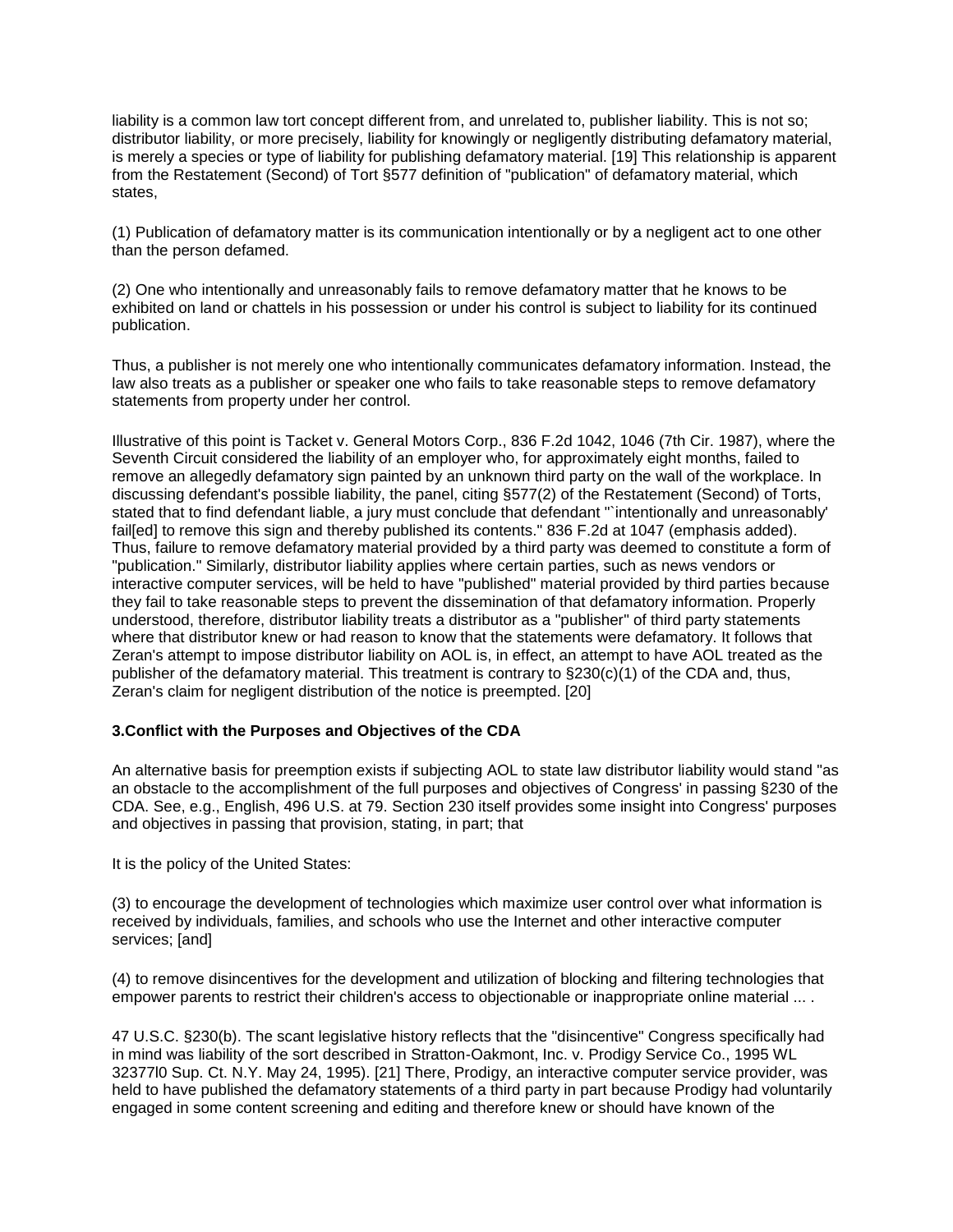statements. Congress, concerned that such rulings would induce interactive computer services to refrain from editing or blocking content, chose to grant immunity to interactive computer service providers from suits arising from efforts by those providers to screen or block content. [22] Thus, Congress' clear objective in passing §230 of the CDA was to encourage that development of technologies, procedures and techniques by which objectionable material could be blocked or deleted either by the interactive computer service provider itself or by the families and schools receiving information via the Internet. If this objective is frustrated by the imposition of distributor liability on Internet providers, then preemption is warranted. Closely examined, distributor liability has just this effect.

Internet providers subjected to distributor liability are less likely to undertake any editing or blocking efforts because such efforts can provide the basis for liability. For example, distributors of information may be held to have "reason to know" of the defamatory nature of statements made by a third party where that party "notoriously persists" in posting scandalous items. See. e.g., Restatement (Second) or Torts §581 cmt. d. An Internet provider's content editing policy might well generate a record of subscribers who "notoriously persist" in posting objectionable material. Such a record might well provide the basis for liability if objectionable content from a subscriber known to have posted such content in the past should slip through the editing process. Similarly, an Internet provider maintaining a hot-line or other procedure by which subscribers might report objectionable content in the provider's interactive computer systems would expose itself to actual knowledge of the defamatory nature of certain postings and, thereby, expose itself to liability should the posting remain or reappear. Of course, in either example, a Internet provider can easily escape liability on this basis by refraining from blocking or reviewing any online content. This would eliminate any basis for inferring the provider's "reason to know" that a particular subscriber frequently publishes objectionable material. Similarly, by eliminating the hot-line or indeed any means for subscribers to report objectionable material, an Internet provider effectively eliminates any actual knowledge of the defamatory nature of information provided by third parties. Clearly, then, distributor liability discourages Internet providers from engaging in efforts to review online content and delete objectionable material, [23] precisely the effort Congress sought to promote in enacting the CDA. Indeed, the most effective means by which an Internet provider could avoid the inference of a "reason to know of objectionable material on its service would be to distance itself from any control over knowledge of online content provided by third parties. This effect frustrates the purpose of the CDA and, thus, compels preemption of state law claims for distributor liability against interactive computer service providers. See, e.g., English, 496 U.S. at 79. [24]

In sum, although the CDA does not preempt at state law causes of action concerning interactive computer services, it does preempt Zeran's claim. This is so because his "negligence" cause of action conflicts with both the express language and the purposes of the CDA.

## **IV.**

Zeran contends that even if the CDA preempts a state law cause of action for negligent distribution of defamatory statements, it cannot have that effect here without violating the stricture against retroactive application of statutes. The CDA was signed into law and became immediately effective on February 8, 1996, over nine months after the posting of the bogus notices that form the basis of Zeran's claims against AOL. Yet, Zeran did not file this complaint until April 1996, two months after the CDA went into effect. This, then, is a case brought after a statute's enactment but based on facts that occurred prior to its enactment. In these circumstances, a statute may not have a "retroactive effect" absent a clear expression of congressional intent with respect to such retroactivity. See Landgraf v. USI Film Products, 114 S.Ct. 1483, 1505 (1994). Thus, a court must first determine whether Congress has clearly expressed the statute's intended temporal reach. If so, the judicial inquiry is complete and Congress' clear intent must be implemented. Id. If, on the other hand, the statute has no express Congressional command with respect to its temporal application, courts must undertake a second inquiry to determine whether the application of the statute will result in a prohibited "retroactive effect." [25] Id. In this case, the first step in dispositive, Congress has made its intent manifest.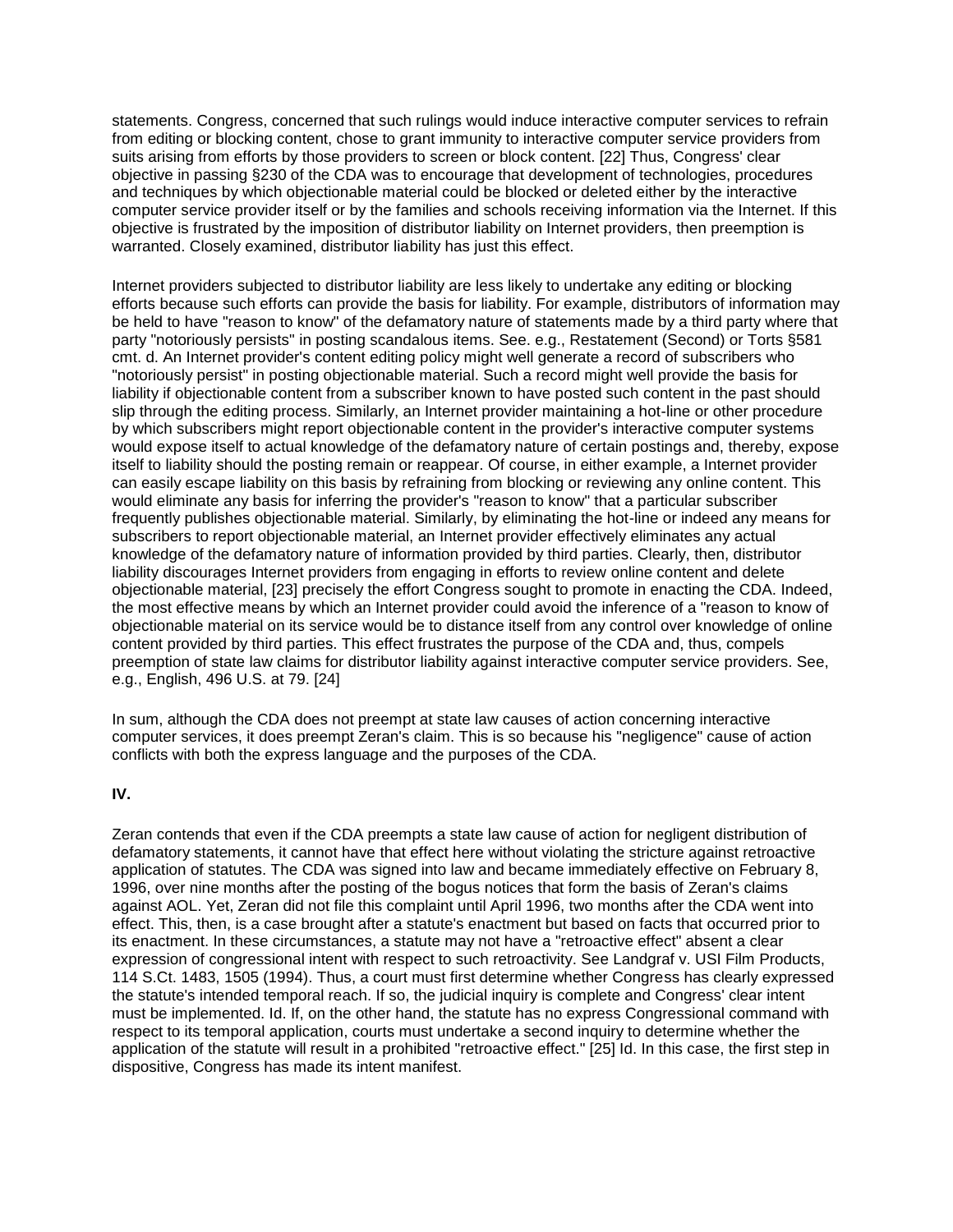Section 230 clearly reflects Congress' intent to apply the CDA to all suits filed after its enactment, notwithstanding when the operative facts arose. Thus, in §230(d)(3), the CDA provides, in pertinent part, that

[n]o cause of action may be brought and no liability may be imposed under any State or local law that is inconsistent with this section.

This subsection does not generally refer to conflicting state laws having "no effect" or being "preempted". To the contrary, it specifically provides that "[n]o causes of action may be brought." And such clear statutory language cannot reasonably be construed to mean that only some causes of action may be brought, namely those concerning events arising before the enactment of the CDA. Thus, while Congress has expressed its intent with respect to retroactivity more directly in other circumstances, [26] subsection (d)(3) constitutes an adequately clear statement of Congress' intent to apply §230 of the CDA to claims that are filed after the enactment of the CDA. [27] Accordingly, §230 of the CDA applies to Zeran's claim and, as discussed above, preempts his state law negligence cause of action.

In sum, the CDA preempts a negligence cause of action against an interactive computer service provider arising from that provider's distribution of allegedly defamatory material provided via its electronic bulletin board. This preemption is applicable to Zeran's cause of action, brought after the enactment of the CDA, even though the events giving rise to his claim were completed before the CDA became effective. Thus, Zeran can prove no set of facts entitling him to relief against AOL, and AOL's motion for judgment on the pleadings, pursuant to Rule 12(c), Fed.R.Civ.P., must be granted.

An appropriate Order will enter. The Clerk is directed to send copies of this Memorandum Opinion to all counsel of record. /s/ T.S. Ellis, III United States District Judge. Alexandria, Virginia March 21, 1997

#### **End Notes**

1. The "Internet", as the term is used here, refers to the immeasurable network of computers interconnected for the purpose of communication and information exchange. This network can be accessed in a variety of ways, including through commercial "online services" such as American Online, Inc. These commercial services offer access to their own computer network and organizational software allowing subscribers to interconnect easily with computer networks other than those proprietary to the "online service." See American Civil Liberties Union v. Reno, 929 F.Supp. 824, 930-38 (E.D. Pa. 1996), prob. juris. noted, 117 S.Ct. 554 (1996) (explaining in considerable detail the creation, development, operation and private regulation of the Internet).

2. Although AOL denies various allegations contained in the complaint, it appears that few, if any material facts are in dispute. In any event, for the purposes of this Rule 12(c) motion, Zeran is entitled to a review of the pleadings in the light most favorable to him, with the benefit of all reasonable inferences. See, e.g., Madonna v. United States, 878 F.2d 62, 65 (2nd Cir. 1989).

3. In the first notice, six slogans were allegedly available, including "Visit Oklahoma ... It's a BLAST !!!", "Putting the kids to bed ... Oklahoma 1995", and "McVeigh for President 1996".

4. The record reflects that Zeran operates a publishing business from his home in Seattle, Washington. Specifically, Zeran's publications include a monthly listing of apartments available in the Puget Sound area. He contends that these listings, as well as his other commercial ventures he operates, depend on his ability to communicate frequently with businesses via a publicized telephone number. This publicized telephone number is the number listed in the bogus AOL notice.

5. The new slogans were at least as vulgar and offensive as those listed in the prior day's notice. Among the new slogans were "Forget the rescue, let the maggots take over -- Oklahoma 1995", and "Finally a day care center that keeps the kids quiet -- Oklahoma 1995".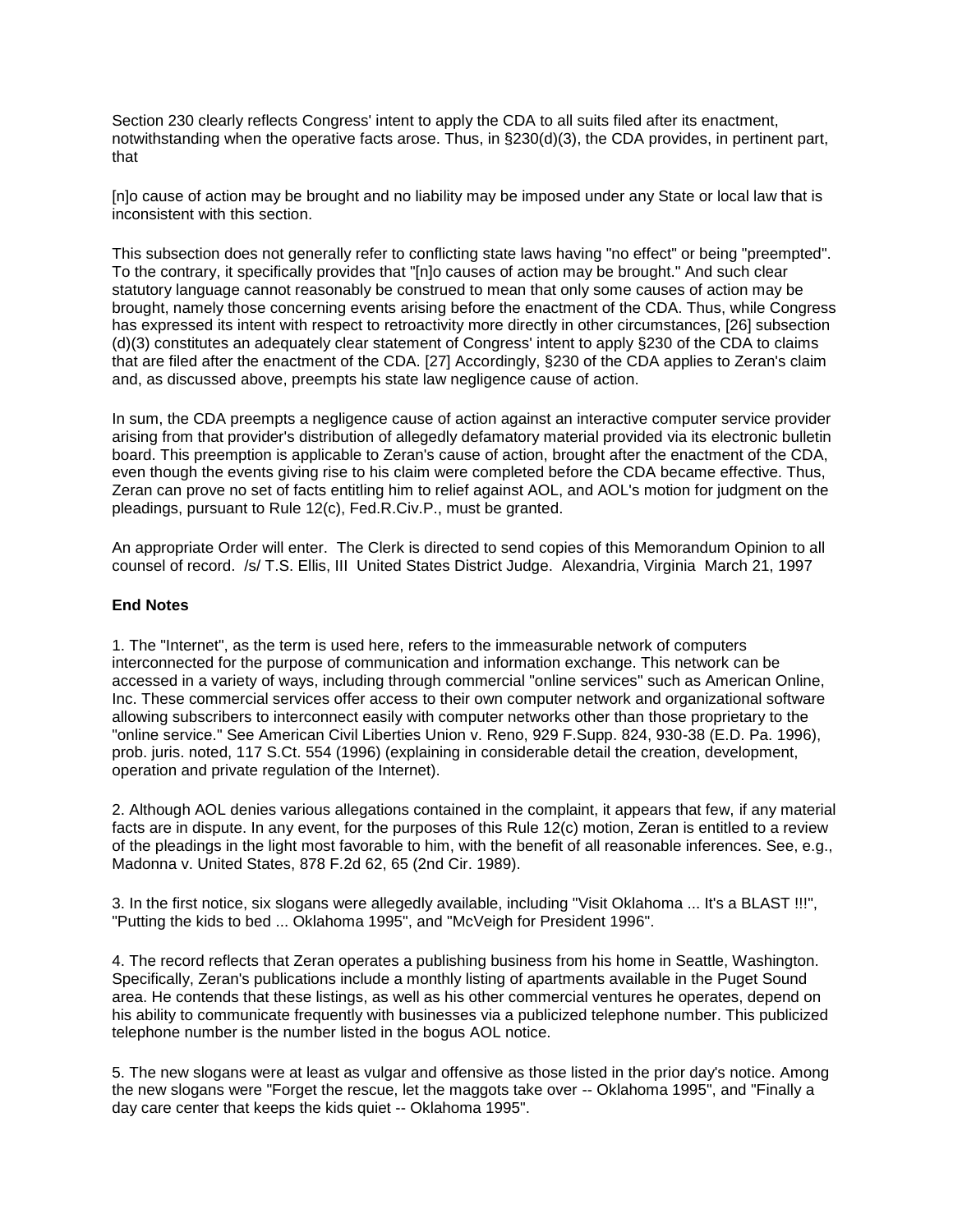6. Zeran characterizes KRXO's on-air apology as "disingenuous". The accuracy of this characterization is immaterial to the disposition of the motion at bar.

7. Cubby involves the application of New York defamation law. Neither party addresses the choice of law issue lurking here, namely which state's tort law is applicable to an alleged injury caused by an anonymous posting of a bogus message on an interactive computer system operated by a corporation residing in Virginia where the notice is available for review by online subscribers internationally and results in harm to a plaintiff in Washington. Zeran's complaint was filed in Oklahoma. Thus, the conflict of laws rules of Oklahoma determine what substantive state law applies to the tort alleged in this case. See, e.g., Klaxon v. Stentor Elec. Mfg. Co., 313 U.S. 487 (1941). And that law would also apply here, as the law of the transferee forum applies in §1404(a) transfers. Van Dusen v. Barrack, 376 U.S. 612, 639 (1964). Yet, the parties do not address the choice of law issue. Instead, Zeran asserts in his opposition brief, with no citation, that "[t]he negligence of a distributor is actionable in every jurisdiction." AOL does not address this assertion, but simply claims that the CDA bars distributor liability as well as publisher liability under any state's law. In any event, the analysis here proceeds on the assumption that the governing state law would hold, as most state courts do, that distributors of defamatory material are liable if the distributor knew or had reason to know of the defamatory nature of the material. See generally Restatement (Second) of Tort §581 cmt. d (1977).

8. "In relevant part, the CDA provides: (c) PROTECTION FOR `GOOD SAMARITAN' BLOCKING AND SCREENING OF OFFENSIVE MATERIAL. -- (1) TREATMENT OF PUBLISHER OR SPEAKER. -- No provider or user of an interactive computer service shall be treated as the publisher or speaker of any information provided by another information content provider. (2) CIVIL LIABILITY. -- No provider or user of an interactive computer service shall be held liable on account of -- (A) any action voluntarily taken in good faith to restrict access to or availability of material that the provider or user considers to be obscene, lewd, lascivious, filthy, excessively violent, harassing, or otherwise objectionable, whether or not such material is constitutionally protected; or (B) any action taken to enable or make available to information content providers or others the technical means to restrict access to material described in paragraph (1).

9. The Supreme Court has observed that preemption is appropriate in three circumstances: (i) where Congress expresses an intent to displace state law, (ii) where Congress implies such an intent, and (iii) where state law conflicts with federal law. See English, 496 U.S. at 78. While this is clearly correct, the first two circumstances are simply two ways in which congressional intent may be discerned. Viewed in this way, the preemption inquiry is broken down into two categories, namely, (i) intentional preemption, express or implied, and (ii) preemption due to direct conflict. See Feikema v. Texaco, Inc., 16 F.3d 1408, 1412 (4th Cir. 1994) ("There are two ways for preemption to occur.") Of course, thee is overlap in the examination of preemption under these to theories, and the categorizations are not rigid or exclusive. See English, 496 U.S. at 79 n.5 ("[F]ield pre-emption may be understood as a species of conflict pre-emption ... .").

10. Thus, an examination of intentional preemption is, in essence, a classic exercise in statutory interpretation wherein the statutory language is examined for its plain and unambiguous meaning, with any ambiguities resolved by reference to the statute's purpose. See Ringling Bros. -- Barnum & Bailey Combined Shows, Inc. v. Utah Division of Travel Development, 935 F.Supp. 763, 765 (E.D. Va. 1996).

11. In English, the Supreme Court observed: [W]hen Congress has made its intent known through explicit statutory language, the courts' task is an easy one. 496 U.S. at 78-79.

12. For additional examples of statutory language reflecting Congress' intent as to preemption, see 2 U.S.C. §453 ("The provisions of this Act [the Federal Election Campaign Act of 1971], and of rules prescribed under this Act, supersede and preempt any provision of State law with respect to election to Federal office."); 15 U.S.C. §1461 (defining the preemptive scope of the federal labeling program) ("It is hereby declared that it is the express intent of Congress to supersede any and all laws of the States or political subdivisions thereof insofar as they may now or hereafter provide for the labeling of the net quantity of contents of the package of any consumer commodity covered by this chapter which are less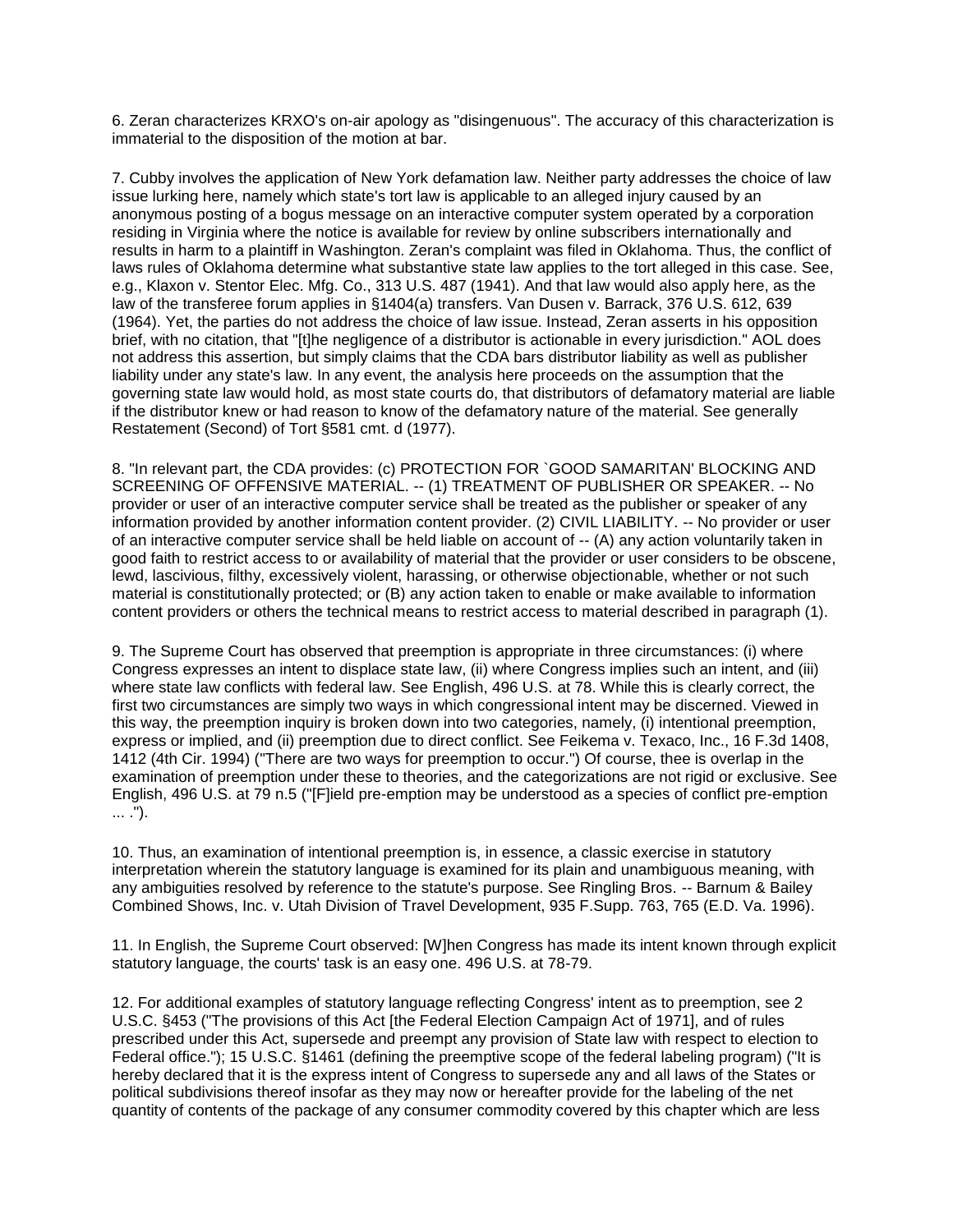stringent than or require information different from the requirements of section 1453 of this title or regulations promulgated pursuant thereto."); 29 U.S.C. §633(a) (defining preemptive scope of federal cause of action for age discrimination in employment) ("Nothing in this chapter shall affect the jurisdiction of any agency of any State performing like functions with regard to discriminatory employment practices on account of age except that upon commencement of action under this chapter such action shall supersede any State action.").

13. The only exception to this general rule arises when Congress provides expressly for no preemption while simultaneously occupying the field to a degree that no state law may exist without creating a direct conflict. This circumstance is not present here.

14. To be sure, the CDA's general policy statements apparently endorse a laissez faire policy with respect to the Internet. See, e.g., 47 U.S.C. §230(b) ("It is the policy of the United States ... (2) to preserve the vibrant and competitive free market that presently exists for the Internet and other interactive computer services, unfettered by Federal or State regulation ... ."). But the CDA, in fact, neither prohibits state regulation, nor provides a comprehensive federal scheme precluding any state regulatory function.

15. See, e.g., H.R. 104-458 at 194 (1996) (purpose of §230 of CDA is to provide "Good Samaritan" protection for providers or users of interactive computer services for actions taken to restrict access to objectionable material); see also, infra, Part III-B-3.

16. Preemption resulting from direct conflict is not only constitutionally mandated, but commanded by the CDA itself. See 47 U.S.C. §230(d)(3) ("No cause of action may be brought and no liability may be imposed under any State or local law that is inconsistent with this section.").

17. See Restatement (Second) of Torts §581 cmt. d (1977); see, e.g., Dworkin v. Hustler Magazine, Inc., 634 F.Supp. 727, 729 (D. Wyo. 1986) (distributor liability requires either actual knowledge or reason to know that distributed material was defamatory).

18. The CDA defines interactive computer service as: any information service, system, or access software provider that provides or enables computer access by multiple users to a computer sever, including specifically a service or system that provides access to the Internet and such systems operated or services offered by libraries or educational institutions. 47 U.S.C. §230(e)(2). AOL provides access for subscribers to a computer server that facilitates access to the Internet.

19. To be sure, Zeran is not the first plaintiff to attempt the avoid the strictures of defamation law by disguising a defamation claim as another tort. Courts uniformly reject such attempts. See, e.g., Hustler Magazine, Inc. v. Falwell, 485 U.S. 46, 56 (1988) (plaintiff cannot avoid strictures of defamation law through pleading intentional infliction of emotional distress); Moldea v. New York Times Co., 15 F.3d 1137, 1151 (D.C. Cir. 1994), modified on other grounds, 22 F.3d 310 (D.C. Cir. 1994) (plaintiff cannot avoid strictures of defamation law through pleading alternative tort of false light invasion).

20. This preemption conclusion is, of curse, limited to the state law claim for negligent distribution asserted here. This opinion neither addresses nor embraces the broader position advanced by AOL's counsel in oral argument to the effect that the CDA precludes AOL's liability for any information appearing on its system unless that information was provided by AOL itself. By AOL's lights, it is immune from state common law liability for any material on its network as long as that material was put online by a third party. And this is so, AOL's counsel contended, even if AOL knew of the defamatory nature of the material and made a decision not to remove it from the network based on a malicious desire to cause harm to the party defamed. These facts were not presented here, nor do they appear to have been contemplated by Congress. In any event, there is no occasion here to consider whether, under some set of facts, information initially placed online by a third party might be deemed to be information provided by the service provider itself, thereby rendering §230(c) inapplicable.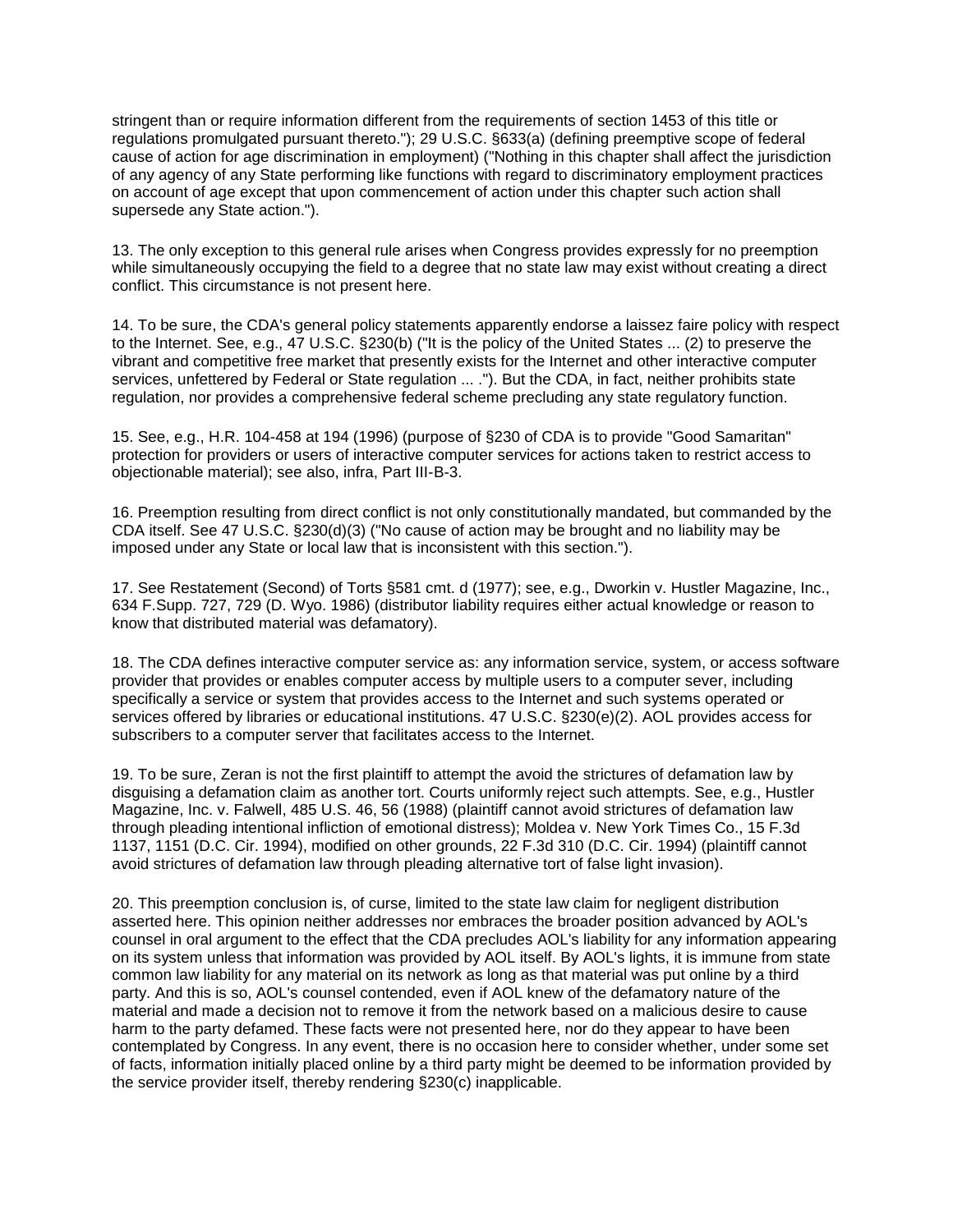21. See H.R. Rep. No. 104-458, at 194 (1996) ("One of the specific purposes of this section is to overrule Stratton-Oakmont v. Prodigy and any other similar decision which have treated providers and users as publishers or speakers of content that is not their own because they have restricted access to objectionable material. The conferees believe that such decisions create serious obstacles to the important federal policy of empowering parents to determine the content of communications their children receive through interactive computer services.").

22. Section 230(c) creates two distinct forms of immunity. Subsection (c)(1), discussed above, immunizes interactive computer service providers and users from defamation liability premised on theories similar to that proposed in Stratton-Oakmont and, indeed, in this case. See supra Part III-B-2. On the other hand, subsection (c)(2) precludes holding an interactive computer service provider or user liable on account of (i) actions taken in good faith to restrict access to material that the provider or user deems objectionable, and (ii) actions taken to provider or user deems objectionable, and (ii) actions taken to provide others with the technical means to restrict access to objectionable material. Thus, §230(c)(2) appears to immunize such providers and users from causes of action brought by persons whose material is screened or blocked from the Internet. In sum, §230 provides immunity for Internet providers against causes of action brought by persons alleging harm, such as defamation injury, resulting from the dissemination of material. §230(c)(1), and causes of action brought by persons alleging harm resulting from the deletion or restriction of their material. §230(c)(2). Section 230 was expressly not intended to provide immunity for a cause of action for "cancelblotting", wherein recipients of a message respond to the message by deleting the message from the computer systems of others without having the right to do so. See H.R. Rep. 104- 458, at 194.

23. To be sure, the distributor liability theory in Cubby, asserted here by Zeran, is different in some respects from the Stratton-Oakmont liability theory precluded by the CDA. Yet, there is also an important similarity in the two theories; both theories discourage Internet providers from undertaking efforts to block or edit the material on their computer systems by using such efforts as a basis for liability.

24. The CDA reflects Congress' attempt to strike the right balance between the competing objectives of encouraging the growth of the Internet on one hand, and minimizing the possibility of harm from the abuse of that technology on the other. And, to be sure, various approaches are available for accomplishing Congress' purpose of encouraging the development of online screening technologies and procedures. For example, holding interactive computer service providers strictly liable for the content on their systems would likely lead to rapid development of mechanisms by which to block objectionable material. But Congress struck a different balance between the competing concerns, electing to immunize Internet providers from forms of liability that discourage those providers from acquiring information about and control over the content on their systems. And that decision is appropriately the providence of Congress. But the Internet is a rapidly developing technology -- today's problems may soon be obsolete while tomorrow's challenges are, as yet, unknowable. In this environment, Congress is likely to have reasons and opportunities to revisit the balance struck in CDA.

25. "Retroactive effect", in this context, has a precise meaning, and is present only where a statute: would impair rights a party possessed when he acted, increase a party's liability for past conduct, or impose new duties with respect to transactions already completed. Landgraf, 114 S.Ct. at 1505. The CDA does not increase the liability of or impose new duties on either party. Thus, the "retroactive effect" question reduces to whether the CDA impairs a right possessed by Zeran. The question whether a not-as-yet filed tort claim constitutes a right protected from retroactive impairment is unsettled. Compare In the TMI, 89 F.3d 1106, 1113 (3rd Cir. 1996) (statute eliminating pending tort claim does not impair a vested right under due process analysis), with Maitland v. University of Minnesota, 43 F.3d 357, 361-63 (8th Cir. 1994) (declining to apply statute to antecedent events where such application eliminates a possible cause of action relied on by plaintiff); see also Landgraf, 114 S.Ct. at 1499 & 1524 (debate between majority and Justice Scalia concerning scope of rights protected by presumption against statutory retroactivity). This unsettled question need not be resolved here, given that Congress has expressed its intent concerning the application of the CDA to Zeran's cause of action.